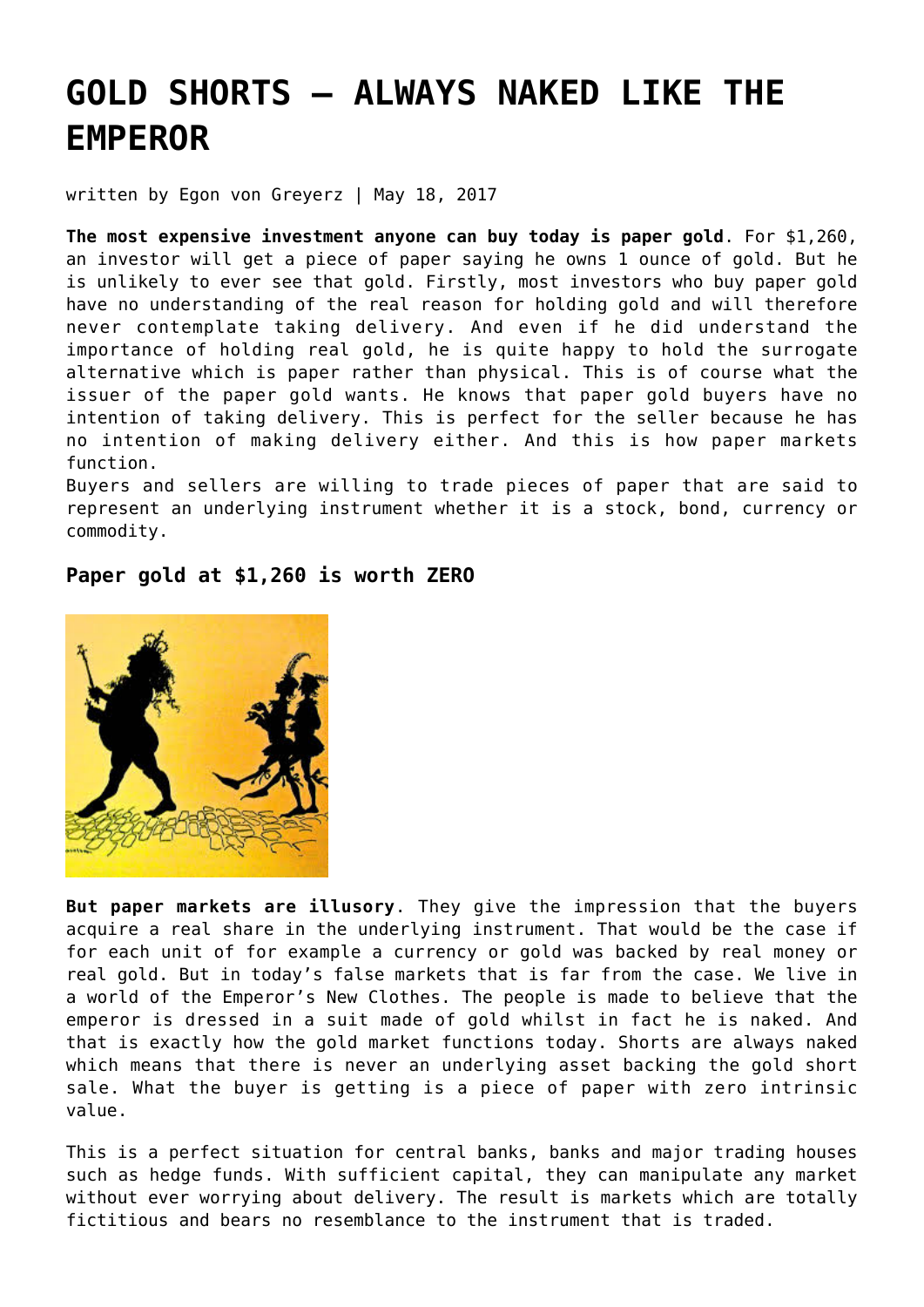## **The gold price is not the price of gold**

That is why the price of a paper commodity has nothing to do with the underlying instrument. Paper trading can be leveraged hundreds of times or more and whatever the price the paper market trades at sets the price for the actual commodity. Thus, the paper market sets the gold price. The gold price is the paper price that the false gold market trades at. That has very little to do with the price of gold which is what the physical market would trade at if there was not a manipulated paper market. But buyers and sellers are not concerned about the real price of gold. Because they have no intention of owning the physical since they don't understand its function.

But one day there will be this little boy who will shout out "The Emperor is naked" and then all hell will break lose. At that particular point, all holders of paper gold will ask for delivery and just like the Emperor, they will find out that there is no gold left in the vaults. The manipulators have then lost control of the market and **the gold (and silver) price will go "no offer". This means that gold is not offered for sale at any price because there isn't any to sell**.

## **Economic power will follow the flow of gold**

The short sellers, mainly bullion banks and futures traders, will fail since they can't fulfil their contract and the buyers will receive no gold. The market then becomes a physical market with price being determined by the holders of physical gold. Economic power will then follow the same route as we have seen physical gold travel in the last 10-15 years. The Silk Road countries such as China, India and Russia will then gradually dominate the financial system with their gold and their currencies.

**China bought 171 tonnes in April. Total 727 tonnes for 2017. On course for over 2,000 tonnes in 2017**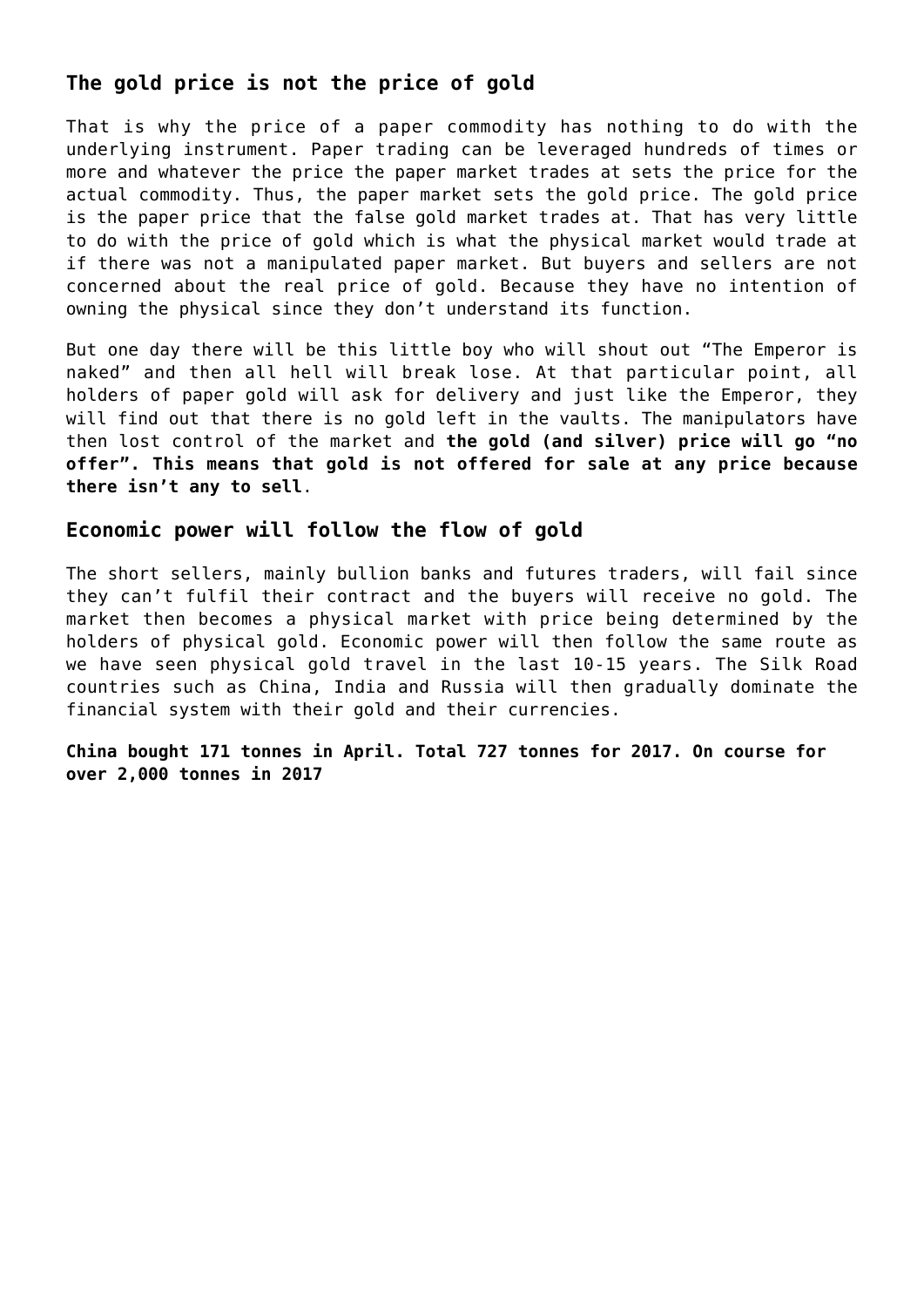

The financial system of the debt laden West will implode and this is also likely to bring an end to the current economic and cultural cycle in the West. The time this will take depends on many factors and is hard to forecast. **von Mises** expressed it very well:

#### *"There is no means of avoiding the final collapse of a boom brought about by credit expansion.The alternative is only whether the crisis should come sooner as the result of voluntary abandonment of further credit expansion, or later as a final and total catastrophe of the currency system involved."*

We have already gone past the point when a voluntary abandonment is possible. Therefore, a total catastrophe seems more likely. With the biggest global debt bubble in history, it could go very fast. Global debt, liabilities and derivatives of over \$2.5 quadrillion can implode very quickly. We must remember that **global GDP is only \$70 trillion and total debt and liabilities are 35x greater**.

So gradually economic power will be transferred from the bankrupt Western economies to the countries that patiently have been buying major quantities of gold over a long time. I am not saying that the Silk Road countries will be without suffering during this downturn. The whole world will be severely affected, including China with its massive debts and export dependent economy. But the Silk Road countries will emerge as the dominant power after the initial severe chock.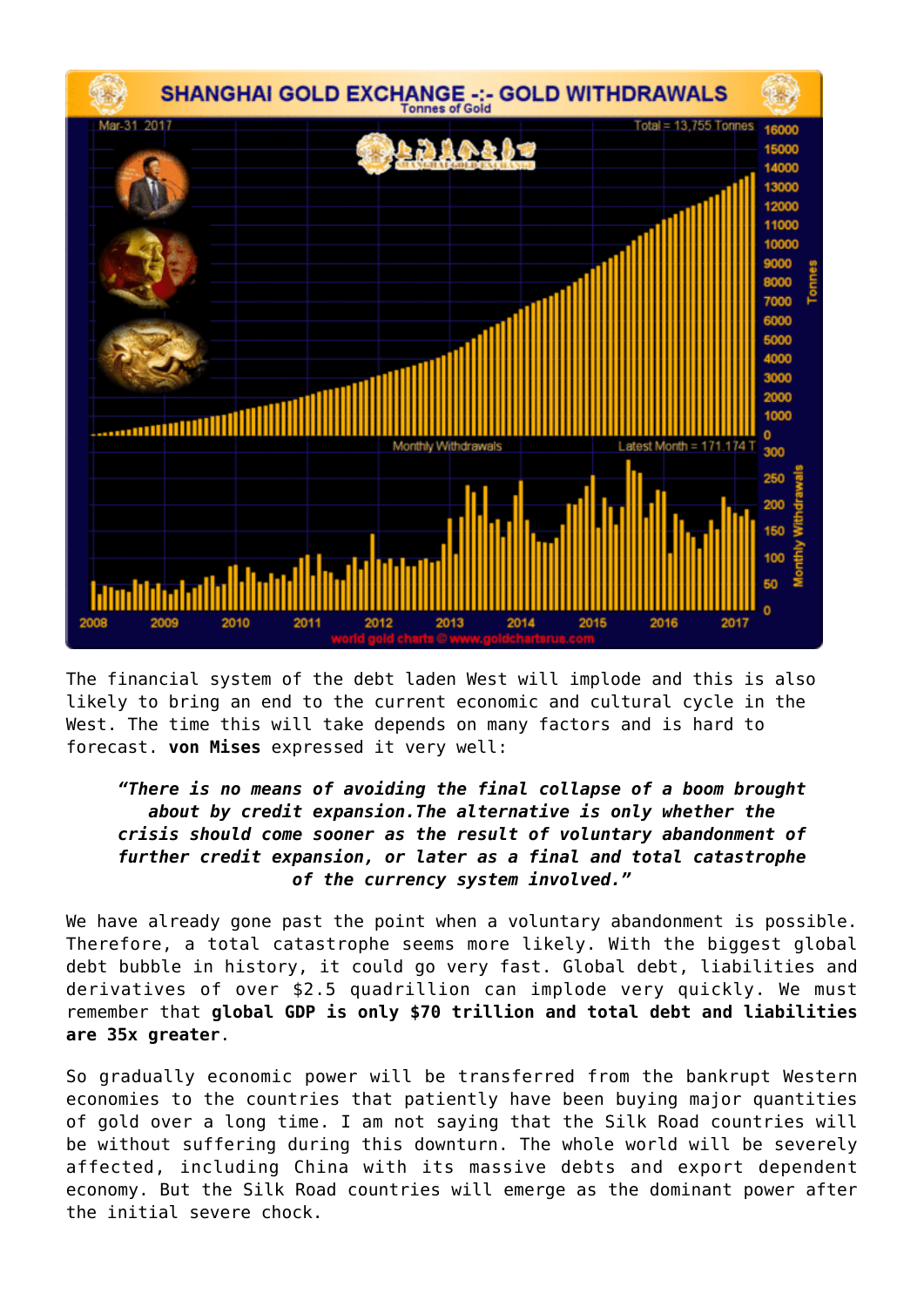## **Switzerland – the foremost gold hub in the world**



Coming back to the price of gold, I regularly meet up with our partners in the gold markets, primarily the refiners and the vaults. It is good to be reminded of the massive amount of work and the skill that goes into producing and safekeeping every ounce of gold. But before that the gold must of course be mined which in itself is a very labour and capital intensive industry. Gold mining was up to 1970 dominated by South Africa which then produced over 3/4 of all gold or 1,000 tonnes p.a. Today South Africa only produces 5% of global gold or 160 tonnes. The biggest producer is now China with 450 tonnes.

40-50 years ago, the average gold grade per ton of ore was up to 20 grams. Today it is less than 0.5%. This together with higher energy prices has increased the cost of producing gold dramatically. Refiners receive doré bars from the mines which have an average gold content of anywhere from 10% to 70%. The balance is mainly silver.



**The Swiss refiners produce 60-70%** of the gold bars in the world. There are four major Swiss refiners, Argor, Valcambi, PAMP and Metalor. Three of these are in Ticino which is the Italian part of Switzerland. The major reason for this location was the Italian jewellery industry which used to dominate global jewellery production for a very long time. This is no longer the case but Switzerland has continued to dominate gold refining. Gold is today a major Swiss industrial sector and accounts for 29% of Swiss exports. Combined with a number of very major gold vaults and a big domestic gold trade, this is a very important industry. This is why Switzerland is unlikely to ever confiscate gold. Why would they kill the Swiss Goose that lays such valuable Golden eggs.